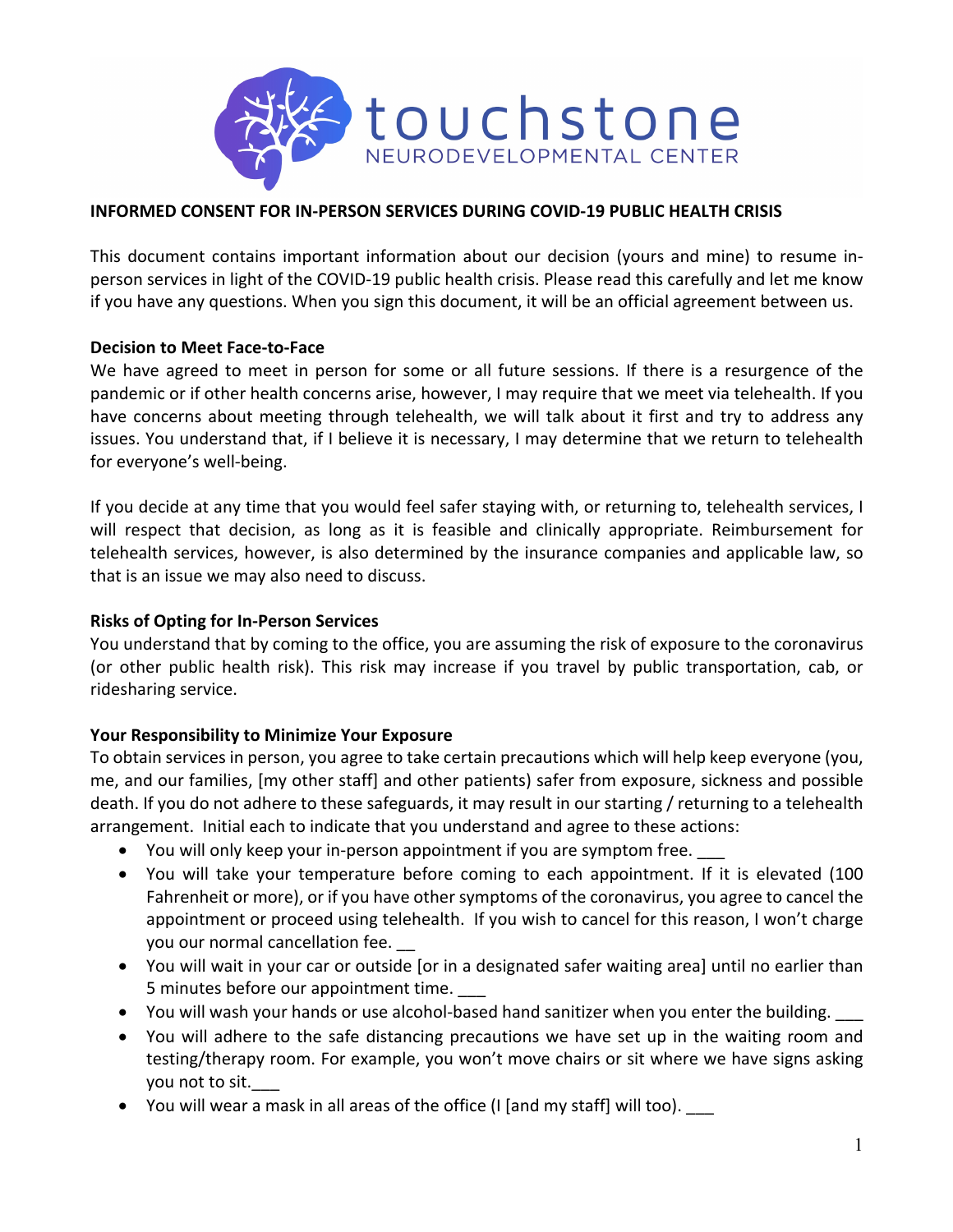

- You will keep a distance of 6 feet and there will be no physical contact (e.g. no shaking hands) with me [or staff].
- You will try not to touch your face or eyes with your hands. If you do, you will immediately wash or sanitize your hands.
- If you are bringing your child, you will make sure that your child follows all of these sanitation and distancing protocols.
- You will take steps between appointments to minimize your exposure to COVID. \_\_\_
- If you have a job that exposes you to other people who are infected, you will immediately let me [and my staff] know. \_\_\_\_
- If your commute or other responsibilities or activities put you in close contact with others (beyond your family), you will let me [and my staff] know. \_\_\_
- If a resident of your home tests positive for the infection, you will immediately let me [and my staff] know and we will then [begin] resume treatment via telehealth.

I may change the above precautions if additional local, state or federal orders or guidelines are published. If that happens, we will talk about any necessary changes.

## **My Commitment to Minimize Exposure**

My practice has taken steps to reduce the risk of spreading the coronavirus within the office and we have posted our efforts on our website and in the office. Please let me know if you have questions about these efforts.

# **If You or I Are Sick**

You understand that I am committed to keeping you, me, [my staff] and all of our families safe from the spread of this virus. If you show up for an appointment and I [or my office staff] believe that you have a fever or other symptoms, or believe you have been exposed, I will have to require you to leave the office immediately. We can follow up with services by telehealth as appropriate.

If I [or my staff] test positive for the coronavirus, I will notify you so that you can take appropriate precautions.

# **Your Confidentiality in the Case of Infection**

If you have tested positive for the coronavirus, I may be required to notify local health authorities that you have been in the office. If I have to report this, I will only provide the minimum information necessary for their data collection and will not go into any details about the reason(s) for our visits. By signing this form, you are agreeing that I may do so without an additional signed release.